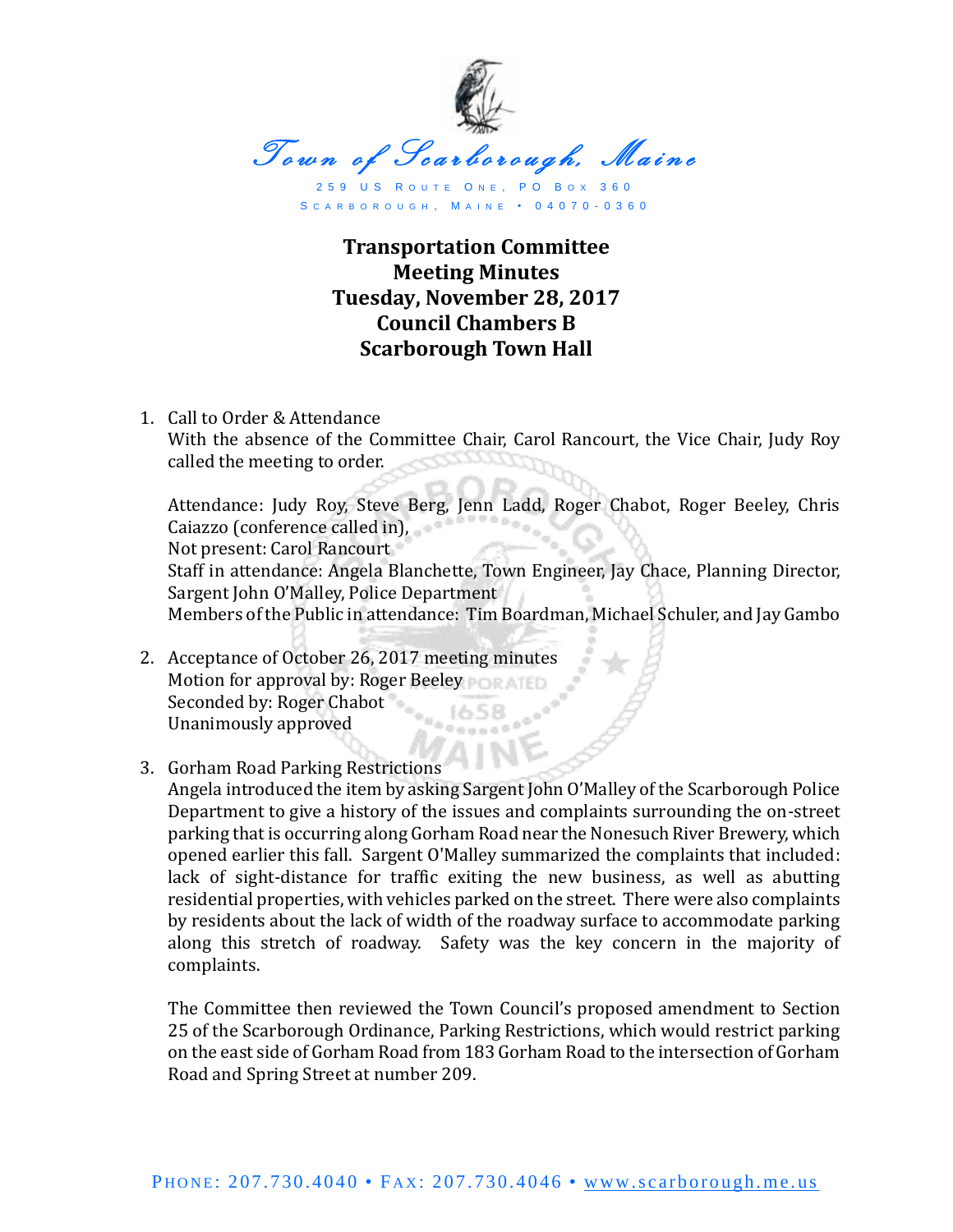Nonesuch River Brewery owner, Tim Boardman spoke about the need for a reduction in speed along this corridor and that this area of Town had been rezoned to allow for uses such as his business, which has potential to bring with it the need for on-street parking. Angela explained that speed limits are set by the State of Maine and that they are based on the existing traffic speeds not the anticipated or desired speed for the roadway. Sargent O'Malley discussed the speed study performed by the Scarborough Police Department where the 85th percentile was shown as 41 mph along this section of Gorham Road. Based on this recently collected data, it is most likely that a request to the Maine Department of Transportation (MDOT) to lower the speed limit on this State collector road would have the opposite desired effect and result in an increase to the speed limit from 35 mph (currently posted) to 40 mph due to the rigid Federal Highway standard, which MDOT uses to evaluate speed limit change requests. The Committee was in agreement that the best course of action in this regard is to include traffic calming measures in the Gorham Road Complete Streets project. The Committee will be part of the review process for all phases of this Capital Improvement Project and has the opportunity to shape this area of town into a walkable, bikeable, mixed-use neighborhood, which the Town Village Center (TVC) zones are intended to create.

The Committee also discussed the safety concerns with installing a formal crosswalk or designated location for pedestrians, as this would provide a false sense of security for pedestrians that would not likely follow along the busy travelway from their parked car to a crosswalk before crossing Gorham Road. Further it would cause drivers to be looking for pedestrians only in the crosswalk and not for likely "Jwalkers" in the roadway.

Steve Berg commented that he had concerns asking for any parking restrictions along this roadway that would negatively impact the business.

Roger Chabot commented that he had concerns with allowing any parking along this major commuting corridor. He pointed out that there are only Gorham Road and Haigis Parkway that provide a connection between Route One and Payne Road, and we need to preserve the mobility of these corridors.

The majority of the Committee viewed the proposed parking restriction as a temporary measure until Gorham Road can be fully improved, at which time on-street parking design, traffic calming measures, sidewalks, bike lanes, and other amenities can be explored in conjunction with a holistic look at the parking along the entire corridor so that the Committee can reassess the parking restrictions and determine where there is adequate room for parking and it is deemed safe.

After a lengthy discussion the Committee voted on the Council Ordinance amendment with the following recommendations: